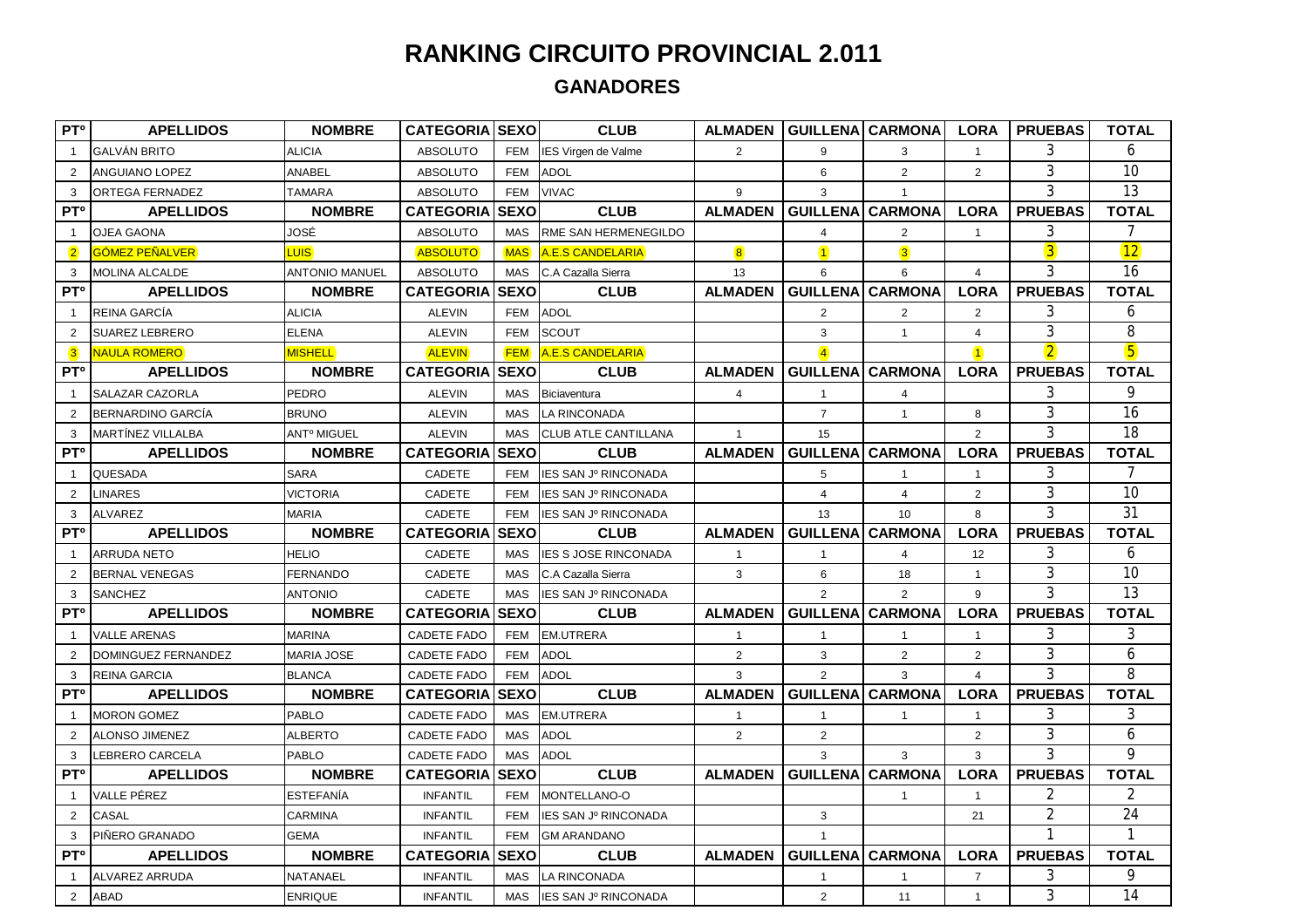|                             |                                |                       |                       |             |                             |                |                 |                         |                | 3              | 19             |
|-----------------------------|--------------------------------|-----------------------|-----------------------|-------------|-----------------------------|----------------|-----------------|-------------------------|----------------|----------------|----------------|
| 3                           | <b>CARRERO GUERRERO</b>        | LUIS                  | <b>INFANTIL</b>       | <b>MAS</b>  | MONTELLANO-O                |                | 11              | $\overline{2}$          | 6              |                |                |
| PT <sup>o</sup>             | <b>APELLIDOS</b>               | <b>NOMBRE</b>         | <b>CATEGORIA</b>      | <b>SEXO</b> | <b>CLUB</b>                 | <b>ALMADEN</b> | <b>GUILLENA</b> | <b>CARMONA</b>          | <b>LORA</b>    | <b>PRUEBAS</b> | <b>TOTAL</b>   |
| $\mathbf{1}$                | <b>GIL DIAZ</b>                | LAURA                 | <b>INFANTIL FADO</b>  | <b>FEM</b>  | <b>CLUB BERMEJALES-O</b>    | $\mathbf{1}$   | 3               | 6                       |                | 3              | 5              |
| $\overline{2}$              | DOBLADO BLANCO                 | <b>PAULA</b>          | <b>INFANTIL FADO</b>  | <b>FEM</b>  | <b>EM.UTRERA</b>            | 3              | $\overline{2}$  | 8                       | 2              | 3              | $\overline{7}$ |
| 3                           | RODRIGUEZ FERNANDEZ            | ALICIA                | <b>INFANTIL FADO</b>  | <b>FEM</b>  | <b>ADOL</b>                 |                |                 | $\overline{2}$          | 6              | 3              | 9              |
| PT <sup>o</sup>             | <b>APELLIDOS</b>               | <b>NOMBRE</b>         | <b>CATEGORIA</b>      | <b>SEXO</b> | <b>CLUB</b>                 | <b>ALMADEN</b> | <b>GUILLENA</b> | <b>CARMONA</b>          | <b>LORA</b>    | <b>PRUEBAS</b> | <b>TOTAL</b>   |
| $\mathbf{1}$                | RODRIGUEZ DIAZ                 | <b>EMILIO</b>         | <b>INFANTIL FADO</b>  | <b>MAS</b>  | <b>EM.UTRERA</b>            | $\overline{1}$ | $\overline{4}$  | $\overline{2}$          | 3              | 3              | 6              |
| 2                           | <b>DIAZ ROJAS</b>              | <b>ISMAEL</b>         | <b>INFANTIL FADO</b>  | <b>MAS</b>  | <b>EM.UTRERA</b>            | $\overline{2}$ | 3               | 5                       | $\overline{2}$ | 3              | $\overline{7}$ |
| 3                           | <b>NAVAS JARA</b>              | <b>JOSE ANTONIO</b>   | <b>INFANTIL FADO</b>  | <b>MAS</b>  | C.A Cazalla Sierra          | 9              | $\overline{1}$  | $\overline{4}$          | 5              | 3              | 10             |
| PT <sup>o</sup>             | <b>APELLIDOS</b>               | <b>NOMBRE</b>         | <b>CATEGORIA</b>      | <b>SEXO</b> | <b>CLUB</b>                 | <b>ALMADEN</b> | <b>GUILLENA</b> | <b>CARMONA</b>          | <b>LORA</b>    | <b>PRUEBAS</b> | <b>TOTAL</b>   |
| $\mathbf{1}$                | PINILLA ALONSO                 | <b>TERESA</b>         | <b>JUNIOR</b>         | <b>FEM</b>  | <b>ADOL</b>                 | $\overline{2}$ | $\overline{1}$  | $\mathbf{1}$            |                | 3              | 4              |
| 2                           | <b>GARCIA</b>                  | <b>PAULA</b>          | <b>JUNIOR</b>         | <b>FEM</b>  | <b>IES SAN Jº RINCONADA</b> |                | 3               | $\overline{2}$          | $\overline{7}$ | 3              | 12             |
| 3                           | ORTEGA SÁNCHEZ                 | <b>PAULA</b>          | <b>JUNIOR</b>         | <b>FEM</b>  | Atl Sta María del Valle     | $\overline{1}$ | 2               |                         |                | 2              | 3              |
| PT <sup>o</sup>             | <b>APELLIDOS</b>               | <b>NOMBRE</b>         | <b>CATEGORIA</b>      | <b>SEXO</b> | <b>CLUB</b>                 | <b>ALMADEN</b> | <b>GUILLENA</b> | <b>CARMONA</b>          | <b>LORA</b>    | <b>PRUEBAS</b> | <b>TOTAL</b>   |
| $\mathbf{1}$                | <b>ROMERO MARIN</b>            | <b>DAVID</b>          | <b>JUNIOR</b>         | <b>MAS</b>  | C.A Cazalla Sierra          | $\overline{2}$ | $\overline{2}$  | $\overline{4}$          | 11             | 3              | 8              |
| 2                           | <b>ESPINOLA CABRERA</b>        | RAFAEL                | <b>JUNIOR</b>         | <b>MAS</b>  | <b>ADOL</b>                 | 3              | $\overline{1}$  | 5                       |                | 3              | 9              |
| 3                           | <b>NUÑEZ</b>                   | <b>ANTONIO JESUS</b>  | <b>JUNIOR</b>         | <b>MAS</b>  | <b>IES SAN Jº RINCONADA</b> |                | 3               | $\overline{1}$          | 8              | 3              | 12             |
| <b>PT<sup>o</sup></b>       | <b>APELLIDOS</b>               | <b>NOMBRE</b>         | <b>CATEGORIA</b>      | <b>SEXO</b> | <b>CLUB</b>                 | <b>ALMADEN</b> | <b>GUILLENA</b> | <b>CARMONA</b>          | <b>LORA</b>    | <b>PRUEBAS</b> | <b>TOTAL</b>   |
|                             | DOMINGUEZ RUBIO                | <b>PAULA</b>          | <b>JUVENIL</b>        | <b>FEM</b>  | <b>ADOL</b>                 | $\overline{1}$ | $\overline{2}$  | $\overline{2}$          | 1              | 3              | 4              |
| 2                           | <b>ATERO BERNAL</b>            | <b>MALANIA</b>        | <b>JUVENIL</b>        | <b>FEM</b>  | <b>ADOL</b>                 |                | 4               | 3                       | $\overline{2}$ | 3              | 9              |
| 3                           | <b>PARRILLA LAHOZ</b>          | <b>SILVIA</b>         | <b>JUVENIL</b>        | <b>FEM</b>  | <b>ADOL</b>                 |                | $\overline{1}$  | $\overline{1}$          |                | $\overline{2}$ | $\overline{2}$ |
| P <sub>T</sub> <sup>o</sup> | <b>APELLIDOS</b>               | <b>NOMBRE</b>         | <b>CATEGORIA</b>      | <b>SEXO</b> | <b>CLUB</b>                 | <b>ALMADEN</b> | <b>GUILLENA</b> | <b>CARMONA</b>          | <b>LORA</b>    | <b>PRUEBAS</b> | <b>TOTAL</b>   |
| $\mathbf{1}$                | <b>RAMOS DURAN</b>             | F <sup>o</sup> MANUEL | <b>JUVENIL</b>        | <b>MAS</b>  | <b>ADOL</b>                 |                | $\overline{1}$  | 1                       | $\mathbf{1}$   | 3              | 3              |
| 2                           | <b>MARTINEZ LOPEZ</b>          | <b>GUILLERMO</b>      | <b>JUVENIL</b>        | <b>MAS</b>  | <b>ADOL</b>                 | $\overline{1}$ | $\overline{2}$  | $\overline{2}$          | 2              | 3              | 5              |
| 3                           | MUNUERA BARRIGÜETE             | <b>ENRIQUE</b>        | <b>JUVENIL</b>        | <b>MAS</b>  | <b>ADOL</b>                 | $\overline{2}$ |                 |                         |                | -1             | $\overline{2}$ |
| PT <sup>o</sup>             | <b>APELLIDOS</b>               | <b>NOMBRE</b>         | <b>CATEGORIA</b>      | <b>SEXO</b> | <b>CLUB</b>                 | <b>ALMADEN</b> | <b>GUILLENA</b> | <b>CARMONA</b>          | <b>LORA</b>    | <b>PRUEBAS</b> | <b>TOTAL</b>   |
| $\mathbf{1}$                | Cuellar Álvarez                | María Henar           | <b>MASTER</b>         | <b>FEM</b>  | <b>CD CON MI GENTE</b>      |                | $\overline{1}$  | $\overline{2}$          | $\mathbf{1}$   | 3              | 4              |
| 2                           | <b>BARRIGUETE ANDREU</b>       | <b>MARIA ISABEL</b>   | <b>MASTER</b>         | <b>FEM</b>  | <b>ADOL</b>                 | $\overline{1}$ | 3               | 3                       | 4              | 3              | $\overline{7}$ |
| 3                           | <b>BENITEZ RANGEL</b>          | VANESA                | <b>MASTER</b>         | <b>FEM</b>  | <b>CLUB BERA</b>            | $\overline{2}$ | $\overline{4}$  | $\overline{4}$          |                | 3              | 10             |
| P <sub>T</sub> <sup>o</sup> | <b>APELLIDOS</b>               | <b>NOMBRE</b>         | <b>CATEGORIA</b>      | <b>SEXO</b> | <b>CLUB</b>                 | <b>ALMADEN</b> | <b>GUILLENA</b> | <b>CARMONA</b>          | <b>LORA</b>    | <b>PRUEBAS</b> | <b>TOTAL</b>   |
| $\mathbf{1}$                | PINTO FRANCO                   | <b>JOSE MARTIN</b>    | <b>MASTER</b>         | <b>MAS</b>  | <b>ADOL</b>                 | $\overline{2}$ | $\mathbf{1}$    | 1                       | 1              | 3              | 3              |
| 2                           | MÁRMOL LÓPEZ                   | MANUEL JESÚS          | <b>MASTER</b>         | <b>MAS</b>  | MONTELLANO-O                | $\overline{1}$ | 10              | 3                       | 2              | 3              | 6              |
| 3                           | <b>SOLIS IZQUIERDO</b>         | <b>MANUEL</b>         | <b>MASTER</b>         | MAS         | <b>ADOL</b>                 |                | $\overline{2}$  | $\overline{2}$          | 6              | 3              | 10             |
| PT <sup>o</sup>             | <b>APELLIDOS</b>               | <b>NOMBRE</b>         | <b>CATEGORIA</b>      | <b>SEXO</b> | <b>CLUB</b>                 | <b>ALMADEN</b> | <b>GUILLENA</b> | <b>CARMONA</b>          | <b>LORA</b>    | <b>PRUEBAS</b> | <b>TOTAL</b>   |
|                             | PAJARO BLÁZQUEZ                | MARÍA                 | <b>SENIOR A</b>       | FEM ADOL    |                             |                | 1               | $5\phantom{.0}$         |                | $\mathbf{3}$   | 3 <sup>1</sup> |
| $\overline{2}$              | ARJONA ALDANA                  | <b>MIREIA</b>         | <b>SENIOR A</b>       | FEM         | <b>ADOL</b>                 | 3              | 5               | 8                       | 4              | 3              | 12             |
| 3                           | <b>SERRANO RICO</b>            | <b>ISABEL</b>         | <b>SENIOR A</b>       | FEM         | <b>ADOL</b>                 |                | 4               | $7^{\circ}$             | 5              | 3              | 16             |
| <b>PT<sup>o</sup></b>       | <b>APELLIDOS</b>               | <b>NOMBRE</b>         | <b>CATEGORIA SEXO</b> |             | <b>CLUB</b>                 | <b>ALMADEN</b> |                 | <b>GUILLENA CARMONA</b> | <b>LORA</b>    | <b>PRUEBAS</b> | <b>TOTAL</b>   |
| $\overline{1}$              | <b>GARCIA LOBO</b>             | <b>JOSE MARIA</b>     | <b>SENIOR A</b>       | MAS         | Biciaventura                | 9              | $\overline{7}$  | $\overline{2}$          | $\mathbf{1}$   | 3              | 10             |
| $\overline{2}$              | <b>PEREZ DE AYALA RECASENS</b> | MANUEL                | <b>SENIOR A</b>       | MAS         | Biciaventura                | 4              | 9               | $\overline{4}$          | 4              | 3              | 12             |
| 3                           | PEREZ DE AYALA RECASENS        | JOSE                  | <b>SENIOR A</b>       | MAS         | Biciaventura                | 8              | 12              | 3                       | 6              | 3              | 17             |
| PT <sup>o</sup>             | <b>APELLIDOS</b>               | <b>NOMBRE</b>         | <b>CATEGORIA SEXO</b> |             | <b>CLUB</b>                 | <b>ALMADEN</b> | <b>GUILLENA</b> | <b>CARMONA</b>          | <b>LORA</b>    | <b>PRUEBAS</b> | <b>TOTAL</b>   |
| $\overline{1}$              | <b>MORENO RIESCO</b>           | <b>ROCIO</b>          | <b>SENIOR B</b>       | FEM         | <b>GM ARANDANO</b>          |                | $\overline{2}$  | $\mathbf{1}$            | $\mathbf{1}$   | 3              | 4              |